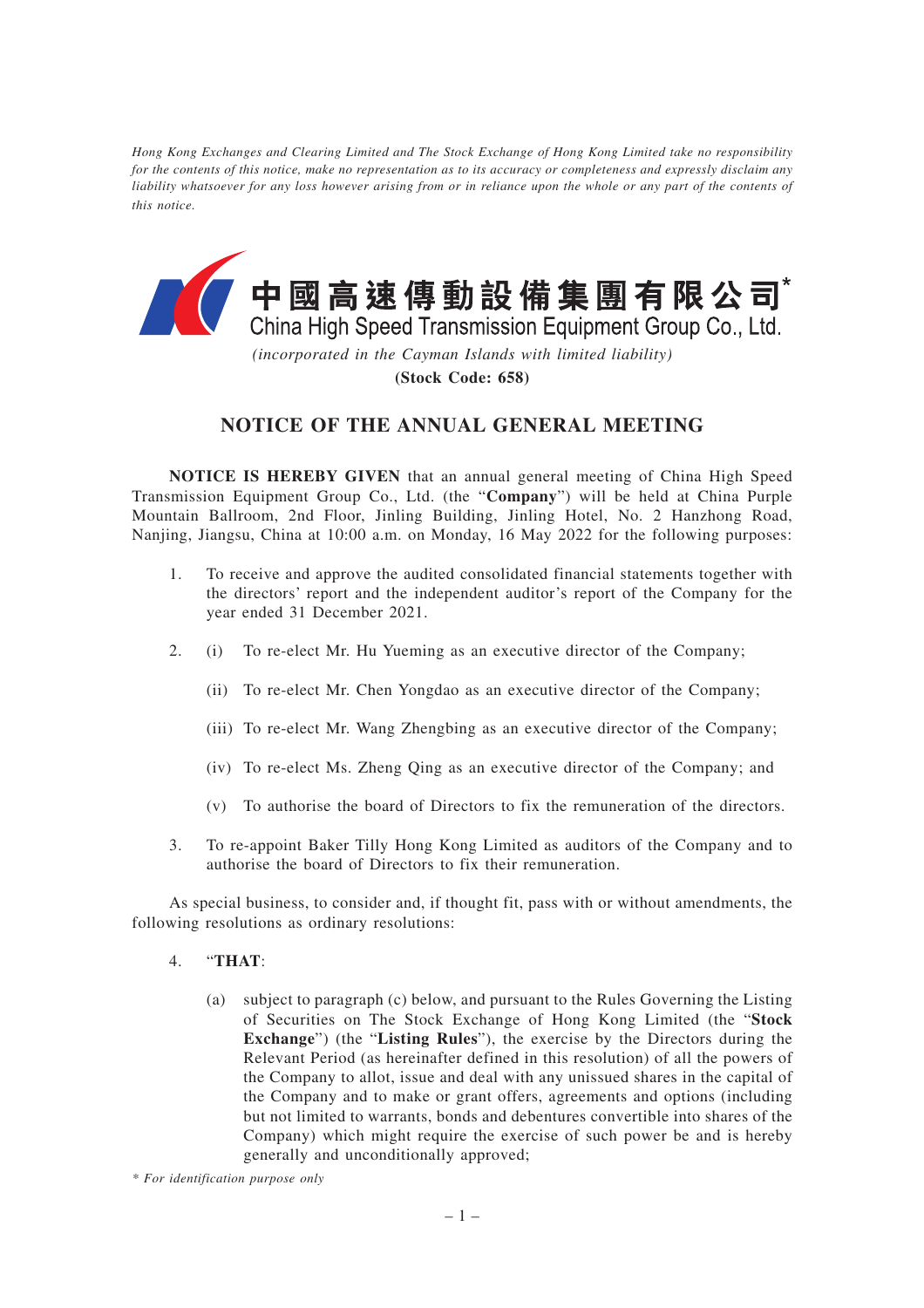- (b) the approval in paragraph (a) shall authorise the Directors during the Relevant Period (as hereinafter defined) to make or grant offers, agreements and options (including warrants, bonds and debentures convertible into shares of the Company) which might require the shares in the capital of the Company to be issued either during or after the end of the Relevant Period (as hereinafter defined);
- (c) the total number of the issued shares of the Company allotted or agreed conditionally or unconditionally to be allotted or issued (whether pursuant to an option or otherwise) by the Directors pursuant to the approval in paragraph (a) above, otherwise than pursuant to (i) a Rights Issue (as hereinafter defined); or (ii) an issue of shares upon the exercise of options which may be granted under any share option scheme or under any option scheme or similar arrangement for the time being adopted for the grant or issue to officers and/or employees of the Company and/or any of its subsidiaries or any other person of shares or rights to acquire shares of the Company; or (iii) any scrip dividend schemes or similar arrangements providing for the allotment and issue of shares in lieu of the whole or part of a dividend on shares of the Company in accordance with the articles of association of the Company; or (iv) a specific authority granted by the shareholders of the Company in general meeting, shall not exceed 20 per cent. of the total number of issued shares of the Company at the date of the passing of this resolution and the said approval shall be limited accordingly; and
- (d) for the purpose of this resolution,

"**Relevant Period**" means the period from the passing of this resolution until whichever is the earliest of:

- (i) the conclusion of the next annual general meeting of the Company; or
- (ii) the expiration of the period within which the next annual general meeting of the Company is required by the articles of association of the Company or any applicable laws of the Cayman Islands to be held; or
- (iii) the passing of an ordinary resolution by shareholders of the Company in general meeting revoking, varying or renewing the authority given to the Directors by this resolution; and

"**Rights Issue**" means an offer of shares of the Company or issue of option, warrants or other securities giving the right to subscribe for shares of the Company, open for a period fixed by the Directors to holders of shares whose names appear on the register of members of the Company (and, where appropriate, to holders of other securities of the Company entitled to the offer) on a fixed record date in proportion to their then holdings of such shares (or,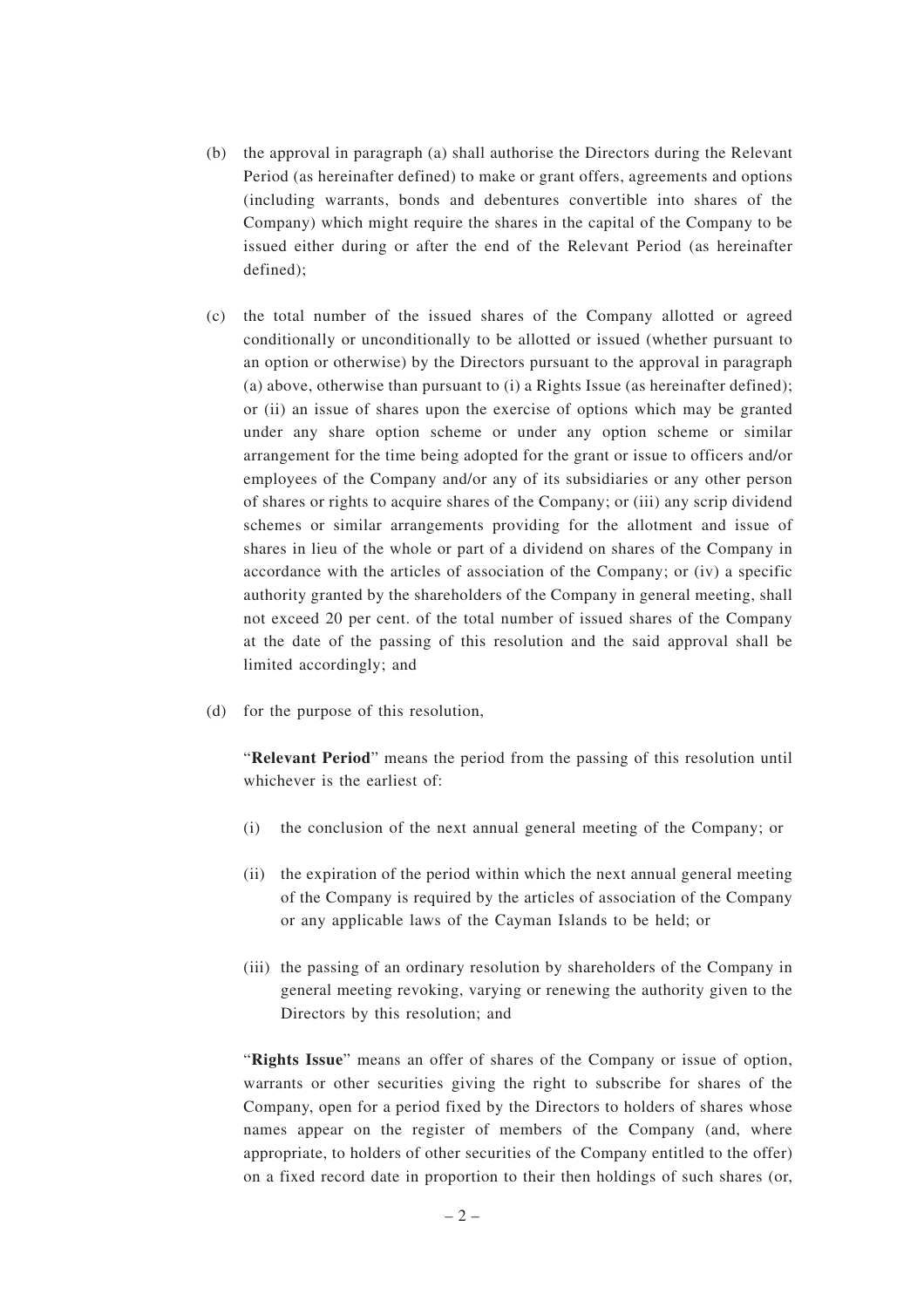where appropriate, such other securities) (subject in all cases to such exclusions or other arrangements as the Directors may deem necessary or expedient in relation to fractional entitlements or having regard to any restrictions or obligations under the laws of, or the requirements of any recognised regulatory body or any stock exchange in, any territory applicable to the Company)."

## 5. "**THAT**:

- (a) subject to paragraph (b) below, the exercise by the Directors during the Relevant Period (as hereinafter defined) of all powers of the Company to repurchase shares of the Company on the Stock Exchange or on any other stock exchange on which the shares of the Company may be listed and which is recognised by the Securities and Futures Commission of Hong Kong and the Stock Exchange for this purpose, subject to and in accordance with all applicable laws and/or the requirements of the Listing Rules or of any other stock exchange as amended from time to time, be and is hereby generally and unconditionally approved;
- (b) the total number of the shares of the Company which the Company is authorised to repurchase pursuant to the approval in paragraph (a) above during the Relevant Period (as hereinafter defined) shall not exceed 10 per cent. of the total number of issued shares of the Company at the date of the passing of this resolution, and the authority granted pursuant to paragraph (a) above shall be limited accordingly; and
- (c) for the purposes of this resolution, "**Relevant Period**" means the period from the passing of this resolution until whichever is the earliest of:
	- (i) the conclusion of the next annual general meeting of the Company; or
	- (ii) the expiration of the period within which the next annual general meeting of the Company is required by the articles of association of the Company or any applicable laws of the Cayman Islands to be held; or
	- (iii) the passing of an ordinary resolution by shareholders of the Company in general meeting revoking, varying or renewing the authority given to the Directors by this resolution."
- 6. "**THAT** conditional upon the ordinary resolutions set out in paragraphs 4 and 5 of the notice convening this meeting being passed, the general mandate granted to the Directors to allot, issue and deal in any unissued shares pursuant to the ordinary resolution set out in paragraph 4 of the notice convening this meeting be and is hereby extended by the addition to the total number of issued shares of the Company which may be allotted or agreed conditionally or unconditionally to be allotted by